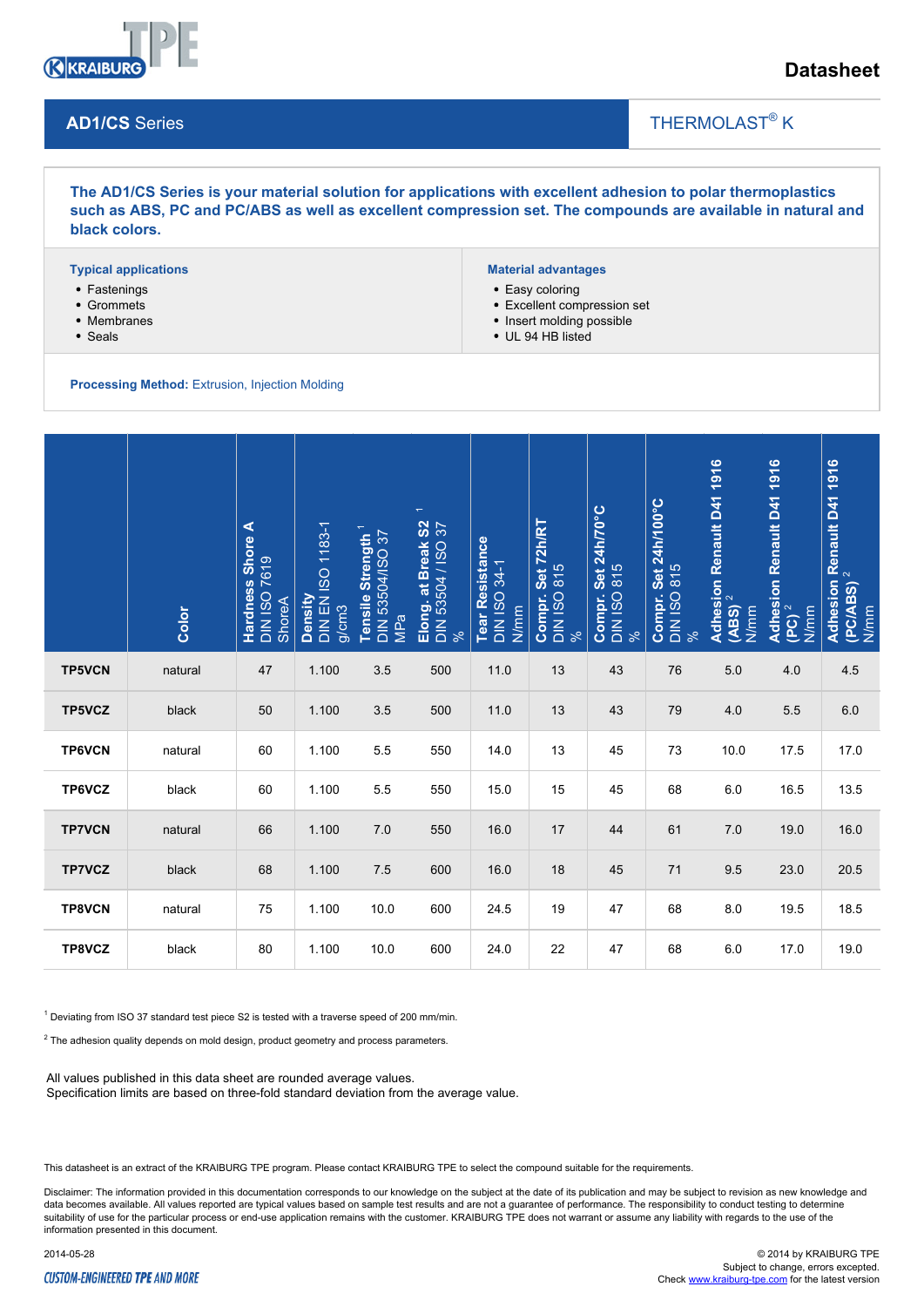

### **AD1/CS** Series

THERMOLAST<sup>®</sup> K

 $\overline{\phantom{a}}$ 

### **Description peel test**

# Peel test according to "Renault D41 1916" standard



The peel force is measured by

a tensile testing machine in N/mm, in relation to the peel path. Test piece dimensions: Thermoplastic part: 130 x 22 x 2 mm, TPE part: 130 x 20 x 2 mm.

This datasheet is an extract of the KRAIBURG TPE program. Please contact KRAIBURG TPE to select the compound suitable for the requirements.

Disclaimer: The information provided in this documentation corresponds to our knowledge on the subject at the date of its publication and may be subject to revision as new knowledge and data becomes available. All values reported are typical values based on sample test results and are not a guarantee of performance. The responsibility to conduct testing to determine suitability of use for the particular process or end-use application remains with the customer. KRAIBURG TPE does not warrant or assume any liability with regards to the use of the information presented in this document.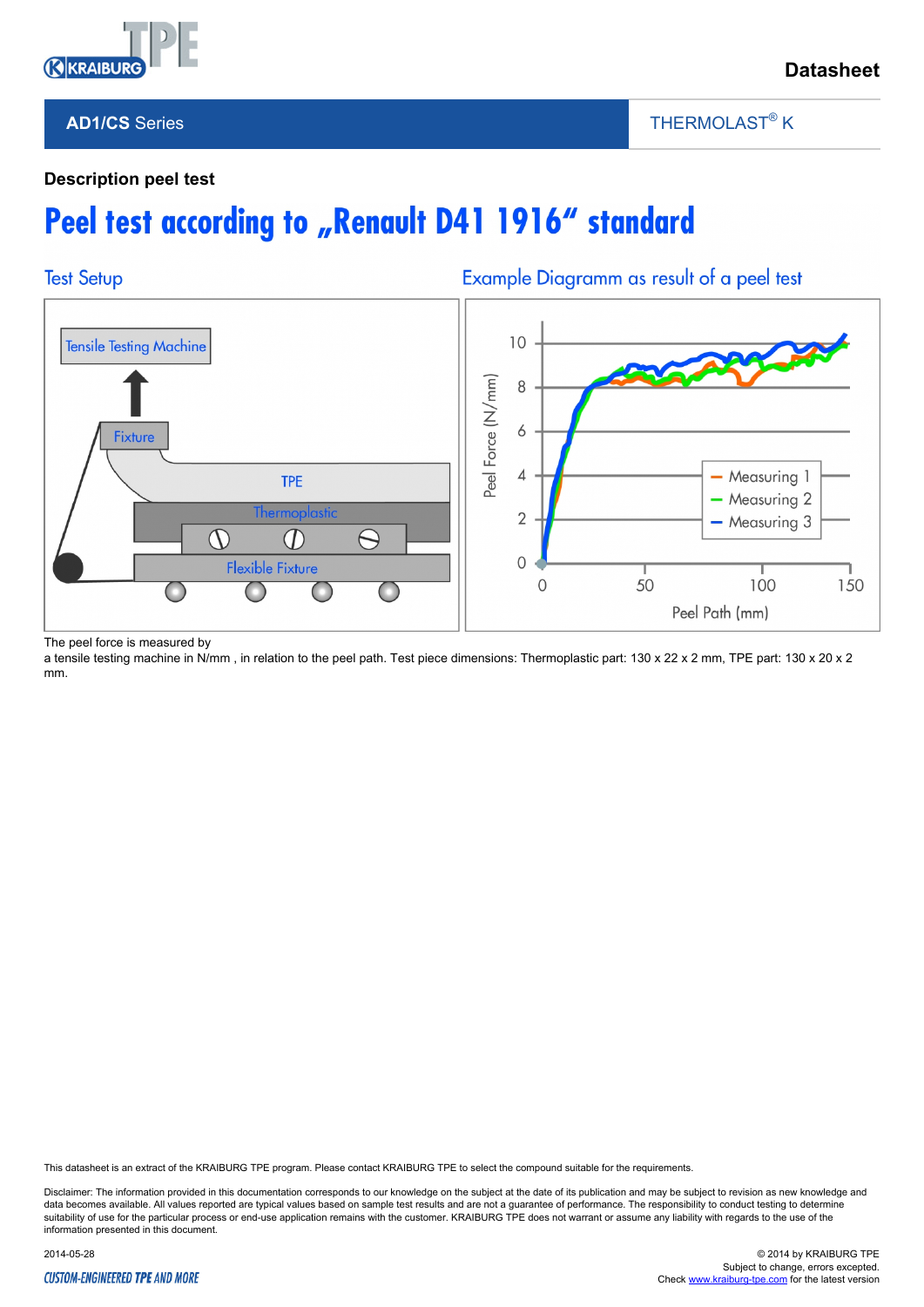

# **AD1/CS** Series

THERMOLAST<sup>®</sup> K

 $\overline{\phantom{a}}$ 

| <b>Processing Guideline Extrusion</b>         |                                                                                                                                                                                                                                                       |  |  |  |  |
|-----------------------------------------------|-------------------------------------------------------------------------------------------------------------------------------------------------------------------------------------------------------------------------------------------------------|--|--|--|--|
| Cylinder temperature                          | 160 - 170 - 180 °C. (320 - 340 - 355 °F). For Co-extrusion with engineering thermoplastics temperature<br>profile should be increased up to +40 °C (105 °F); maximum 250 °C (480 °F).                                                                 |  |  |  |  |
| Pre drying                                    | To achieve optimum mechanical values, drying the material for at least four hours at 80°C (175°F) is<br>recommended. For a stable processing an online desiccant dryer should be installed. The<br>recommended dryness of material is 0.02 % or less. |  |  |  |  |
| Screw geometry                                | Standard three-zone screw (e.g. polyolefin screw). The screw must be able to provide sufficient<br>shearing.                                                                                                                                          |  |  |  |  |
| L/D ratio                                     | At least 25                                                                                                                                                                                                                                           |  |  |  |  |
| Compression ratio                             | At least 3.5:1                                                                                                                                                                                                                                        |  |  |  |  |
| Screens / breaker plate                       | A breaker plate and a screen pack are generally recommended in the extruder configuration in order to<br>increase pressure.                                                                                                                           |  |  |  |  |
| Die land                                      | $3 - 5$ mm (0,12 - 0,16 in.)                                                                                                                                                                                                                          |  |  |  |  |
| <b>Extruder Head</b>                          | Ca. 180 °C (355 °F)                                                                                                                                                                                                                                   |  |  |  |  |
| Die temperature                               | Ca. 190 - 180 °C (374 - 410 °F)                                                                                                                                                                                                                       |  |  |  |  |
| Calibration                                   | Generally not necessary; support elements may be required when extruding THERMOLAST®<br>compounds with high hardness or when coextruding with standard thermoplastics.                                                                                |  |  |  |  |
| <b>Processing Guideline Injection Molding</b> |                                                                                                                                                                                                                                                       |  |  |  |  |
| Cylinder temperature                          | 240 - 210 - 180 °C max. 250 °C (464 - 410 - 356 °F, max. 482 °F)                                                                                                                                                                                      |  |  |  |  |
| Hotrunner                                     | Hot runner temperatures: 200 -250 °C (390 - 480 °F). The runner should be empty after a maximum of<br>$2 - 3$ shots.                                                                                                                                  |  |  |  |  |
| Injection pressure                            | 200 - 1000 bar (2900 - 14504 psi) (depending on the size and weight of the part).                                                                                                                                                                     |  |  |  |  |
| Injection rate                                | In general, the fill time should not be more than 1-2 seconds.                                                                                                                                                                                        |  |  |  |  |

This datasheet is an extract of the KRAIBURG TPE program. Please contact KRAIBURG TPE to select the compound suitable for the requirements.

Disclaimer: The information provided in this documentation corresponds to our knowledge on the subject at the date of its publication and may be subject to revision as new knowledge and<br>data becomes available. All values r